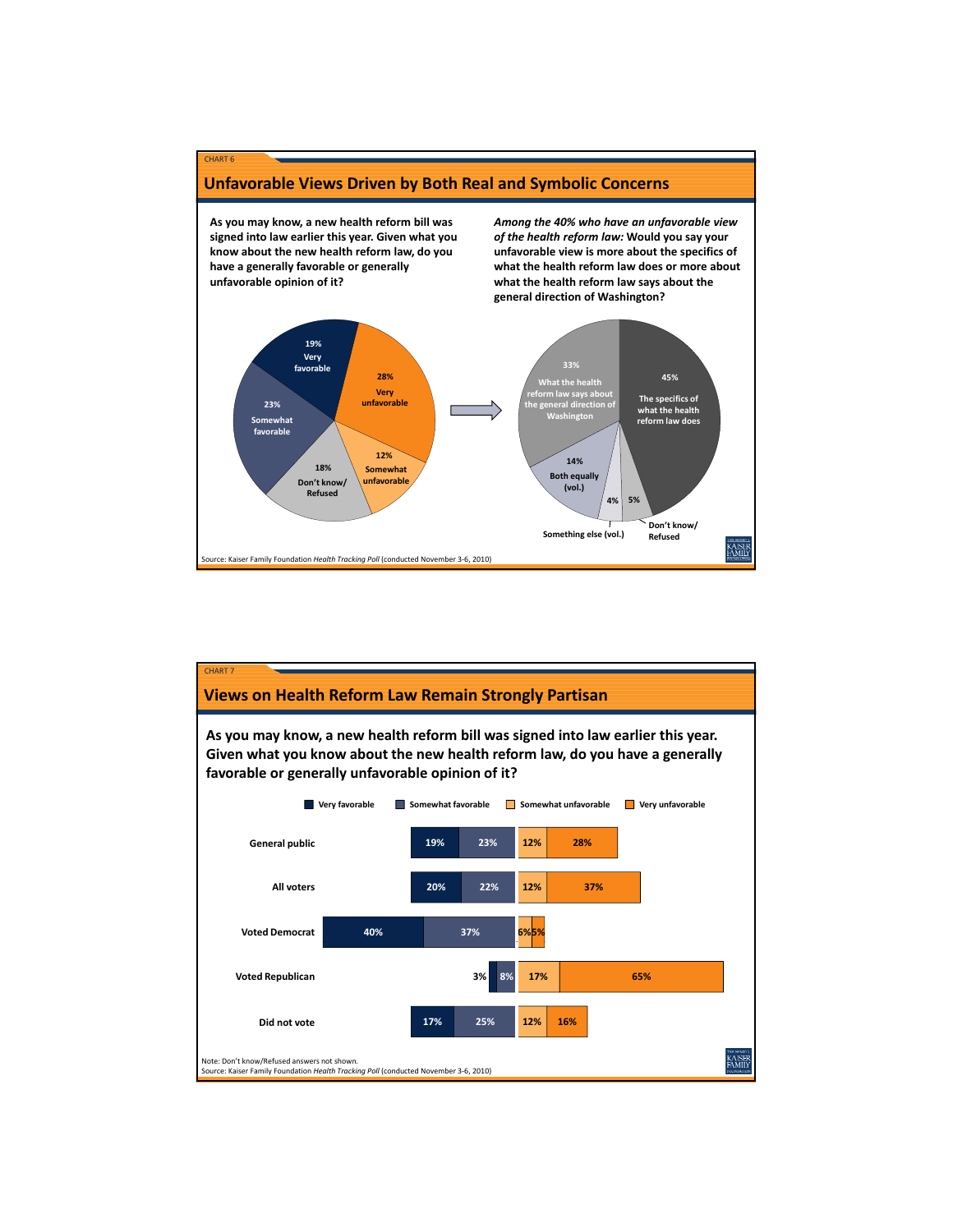

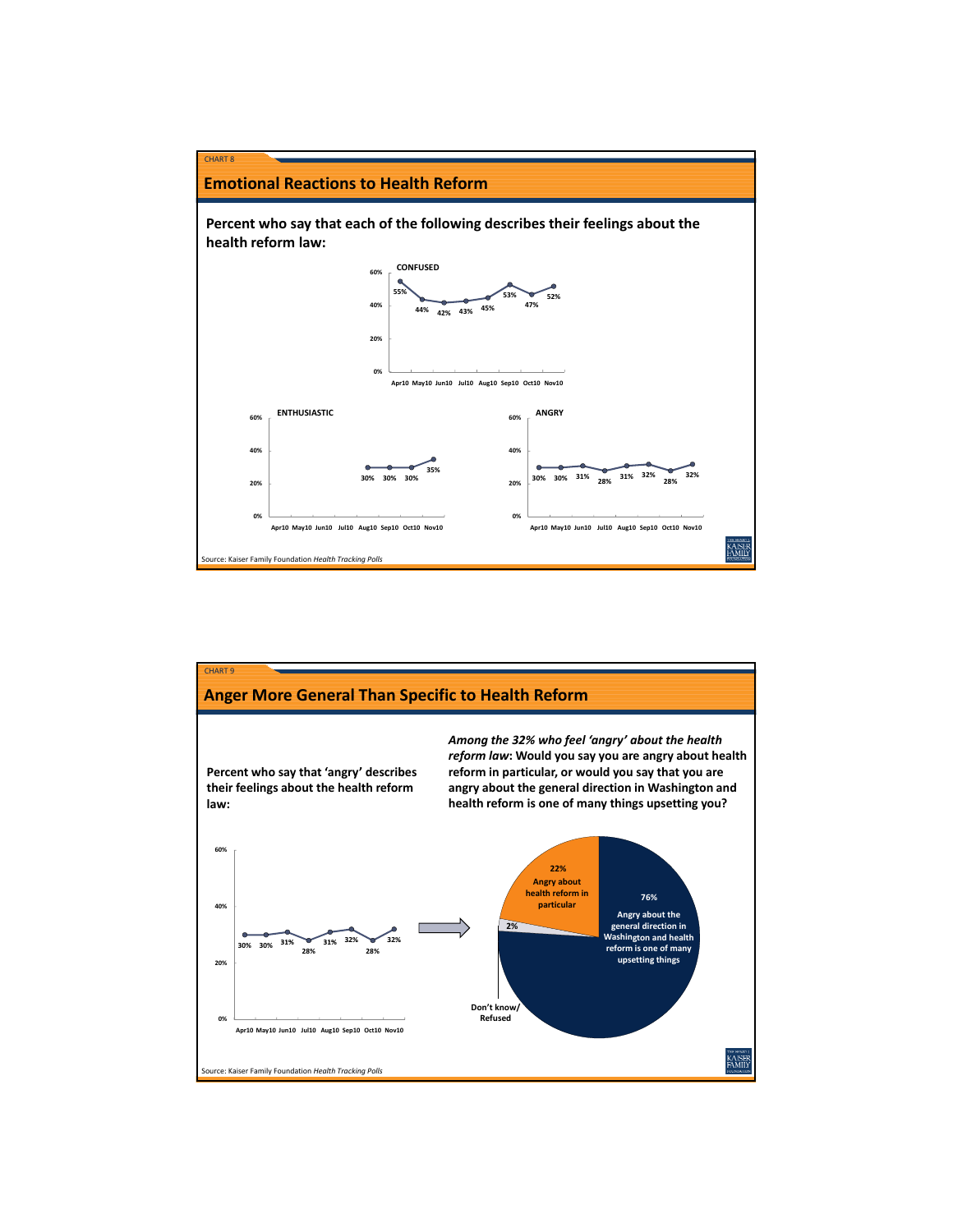

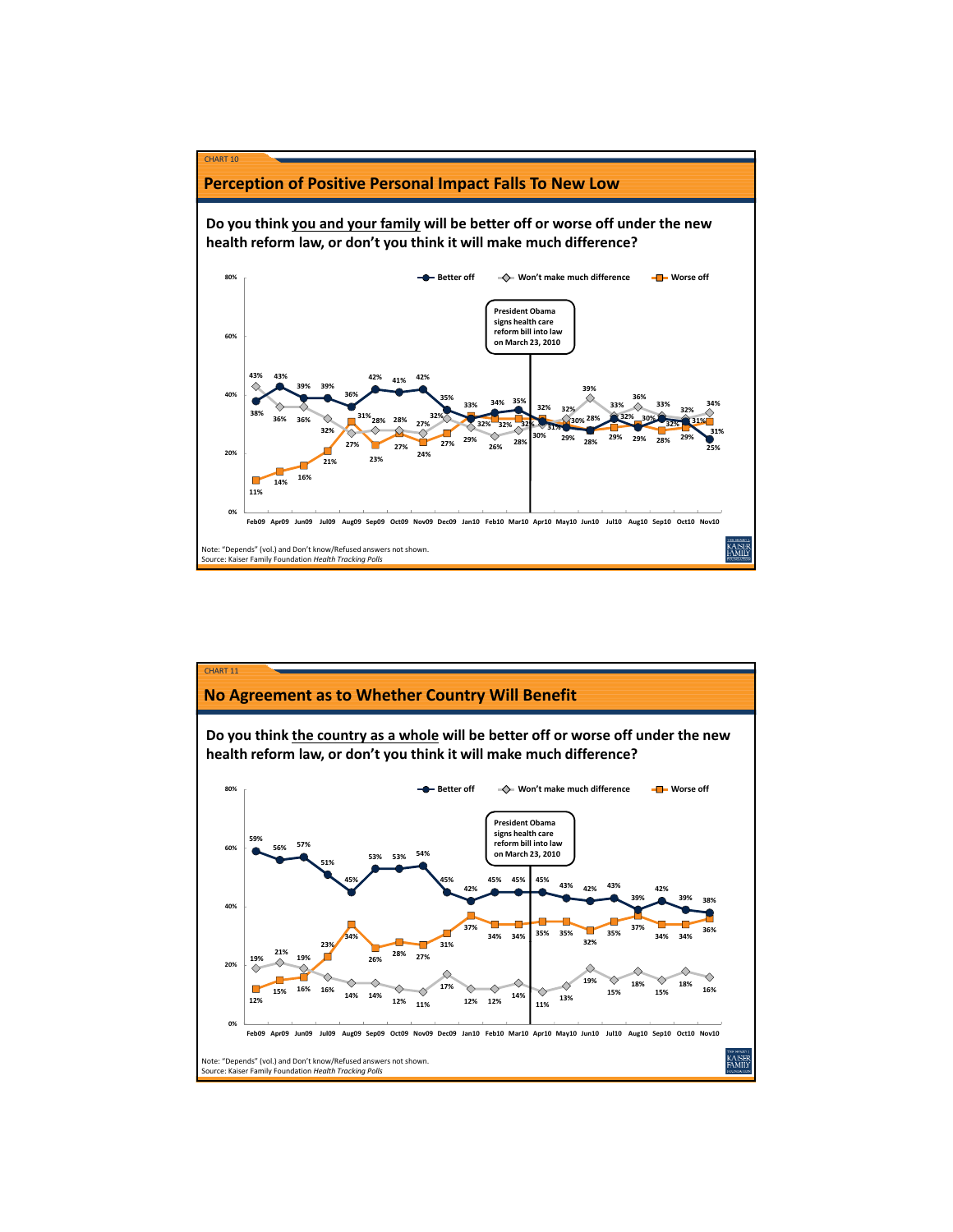

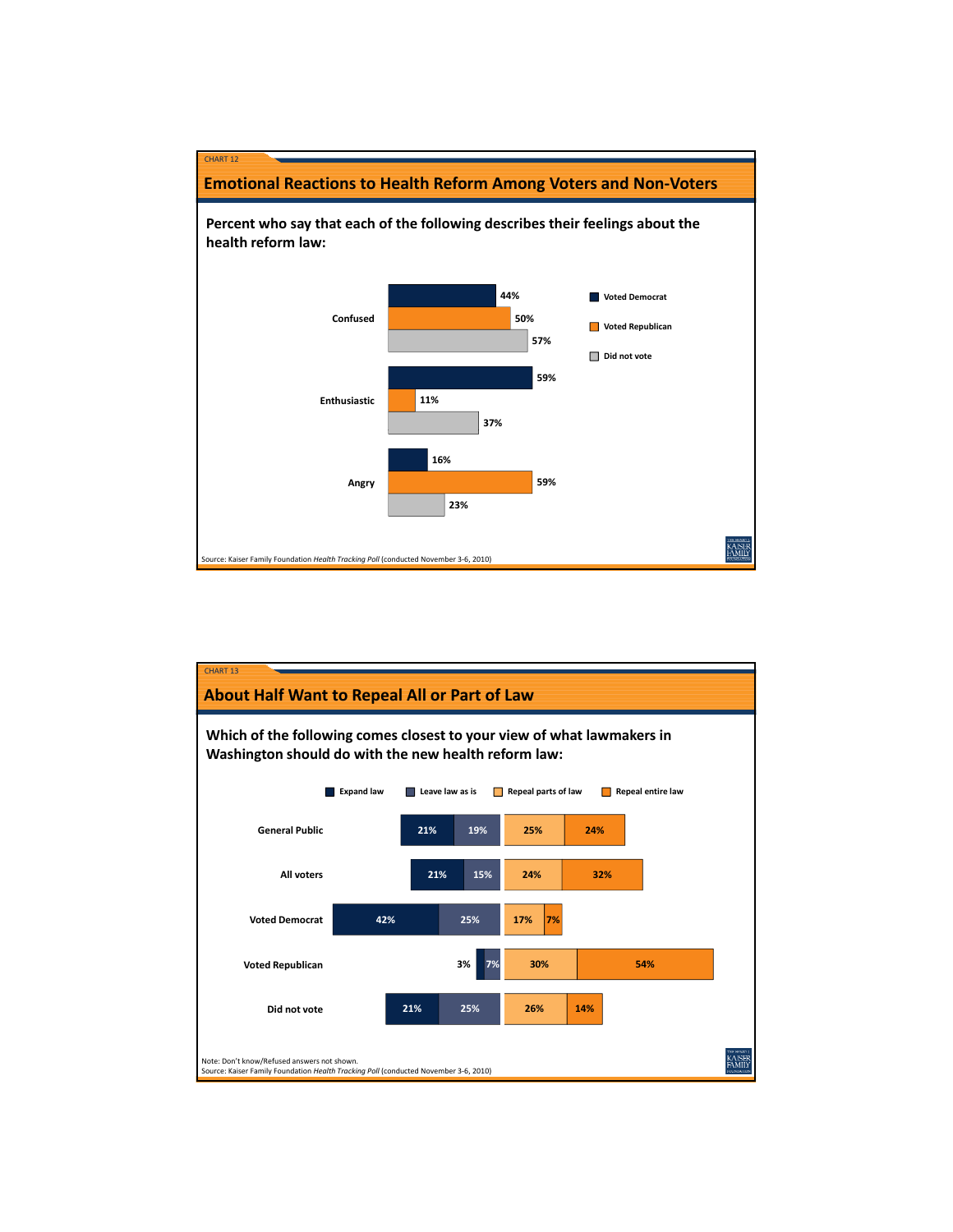## **Still, Most Want to Keep Key Provisions of the Law**

CHART 14

CHART 15

**I'm going to read you several elements of the health reform law. For each, please tell me if you think lawmakers should keep it or repeal it?**

|                                                                                                                                                                                                          | <b>General Public</b> |        | <b>Voted Democrat</b> |        | <b>Voted Republican</b> |        |
|----------------------------------------------------------------------------------------------------------------------------------------------------------------------------------------------------------|-----------------------|--------|-----------------------|--------|-------------------------|--------|
| <b>Element</b>                                                                                                                                                                                           | <b>Keep</b>           | Repeal | <b>Keep</b>           | Repeal | <b>Keep</b>             | Repeal |
| The law provides tax credits to small businesses that<br>offer coverage to their employees                                                                                                               | 78%                   | 18%    | 92%                   | 6%     | 59%                     | 36%    |
| The law gradually closes the Medicare prescription drug<br>"doughnut hole" or coverage gap so seniors will no<br>longer be required to pay the full cost of their<br>medications when they reach the gap | 72                    | 22     | 87                    | 8      | 50                      | 41     |
| The law will provide financial help to low and moderate<br>income Americans who don't get insurance through<br>their jobs to help them purchase coverage                                                 | 71                    | 24     | 85                    | 12     | 39                      | 54     |
| The law will prohibit insurance companies from denying<br>coverage because of a person's medical history or<br>health condition                                                                          | 71                    | 26     | 82                    | 16     | 61                      | 35     |
| The law will increase the Medicare payroll tax on<br>earnings for upper income Americans                                                                                                                 | 54                    | 39     | 75                    | 20     | 27                      | 69     |
| The law will require nearly all Americans to have health<br>insurance or else pay a fine                                                                                                                 | 27                    | 68     | 44                    | 49     | 9                       | 88     |

Source: Kaiser Family Foundation *Health Tracking Poll* (conducted November 3‐6, 2010)

## **Among Those Supporting Repeal, Many Still Want to Keep Key Provisions**

**Among those who support repeal, percent who say lawmakers should keep certain elements:**

| <b>Element</b>                                                                                                                                                                                           | Among BOTH those who say<br>parts of the law or the entire<br>law should be repealed<br>(49%) | Among those who say parts<br>of the law should be repealed<br>(25%) | Among those who say the<br>entire law should be repealed<br>(24%) |
|----------------------------------------------------------------------------------------------------------------------------------------------------------------------------------------------------------|-----------------------------------------------------------------------------------------------|---------------------------------------------------------------------|-------------------------------------------------------------------|
| The law provides tax credits to small businesses that<br>offer coverage to their employees                                                                                                               | 68%                                                                                           | 85%                                                                 | 51%                                                               |
| The law will prohibit insurance companies from<br>denying coverage because of a person's medical<br>history or health condition                                                                          | 62                                                                                            | 75                                                                  | 49                                                                |
| The law gradually closes the Medicare prescription<br>drug "doughnut hole" or coverage gap so seniors will<br>no longer be required to pay the full cost of their<br>medications when they reach the gap | 60                                                                                            | 77                                                                  | 43                                                                |
| The law will provide financial help to low and<br>moderate income Americans who don't get insurance<br>through their jobs to help them purchase coverage                                                 | 55                                                                                            | 78                                                                  | 31                                                                |
| The law will increase the Medicare payroll tax on<br>earnings for upper income Americans                                                                                                                 | 37                                                                                            | 55                                                                  | 19                                                                |
| The law will require nearly all Americans to have<br>health insurance or else pay a fine                                                                                                                 | 11                                                                                            | 19                                                                  | 4                                                                 |

Source: Kaiser Family Foundation *Health Tracking Poll* (conducted November 3‐6, 2010)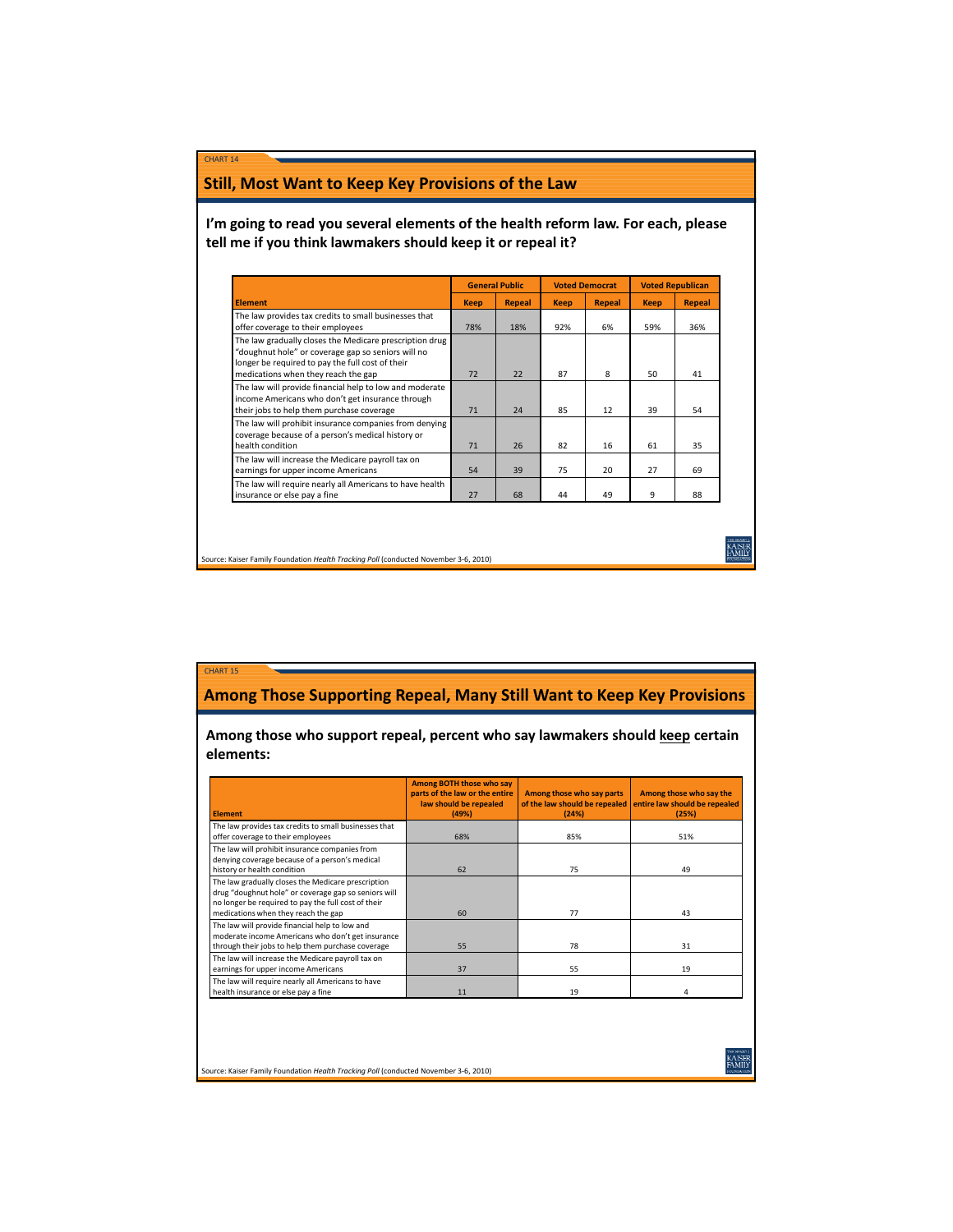

| <b>Methodology</b>                                                                                                                                                                                                                                                                                                                                                                                                                                                                                                                                                                                                                                                                                                                                                                                                                                                                                                                                                                                          |                                                                                                                                                                                                                                                                                                                                                                                                                                                                                                                                                                                                                                                                                                                                                                                                                                                                                                                                                                                                                                                                                                                                                                                                                                                                                                                            |                       |                                                    |  |  |  |  |  |
|-------------------------------------------------------------------------------------------------------------------------------------------------------------------------------------------------------------------------------------------------------------------------------------------------------------------------------------------------------------------------------------------------------------------------------------------------------------------------------------------------------------------------------------------------------------------------------------------------------------------------------------------------------------------------------------------------------------------------------------------------------------------------------------------------------------------------------------------------------------------------------------------------------------------------------------------------------------------------------------------------------------|----------------------------------------------------------------------------------------------------------------------------------------------------------------------------------------------------------------------------------------------------------------------------------------------------------------------------------------------------------------------------------------------------------------------------------------------------------------------------------------------------------------------------------------------------------------------------------------------------------------------------------------------------------------------------------------------------------------------------------------------------------------------------------------------------------------------------------------------------------------------------------------------------------------------------------------------------------------------------------------------------------------------------------------------------------------------------------------------------------------------------------------------------------------------------------------------------------------------------------------------------------------------------------------------------------------------------|-----------------------|----------------------------------------------------|--|--|--|--|--|
| This Kaiser Health Tracking Poll was designed and analyzed by public opinion researchers at the Kaiser Family Foundation led by Mollyann<br>Brodie, Ph.D., including Liz Hamel, Claudia Deane, Sarah Cho, Bianca DiJulio, and Theresa Boston. The survey was conducted November 3 through<br>November 6, 2010, among a nationally representative random sample of 1,502 adults ages 18 and older, including 1,017 adults who say they voted in<br>the mid-term elections. Telephone interviews conducted by landline (1,000) and cell phone (502, including 252 who had no landline telephone) were<br>carried out in English and Spanish by Princeton Survey Research Associates. The number of respondents and the margin of sampling error for key<br>subgroups are presented in the table below. For results based on other subgroups, the margin of sampling error may be higher. Note that sampling<br>error is only one of many potential sources of error in this or any other public opinion poll. |                                                                                                                                                                                                                                                                                                                                                                                                                                                                                                                                                                                                                                                                                                                                                                                                                                                                                                                                                                                                                                                                                                                                                                                                                                                                                                                            |                       |                                                    |  |  |  |  |  |
|                                                                                                                                                                                                                                                                                                                                                                                                                                                                                                                                                                                                                                                                                                                                                                                                                                                                                                                                                                                                             |                                                                                                                                                                                                                                                                                                                                                                                                                                                                                                                                                                                                                                                                                                                                                                                                                                                                                                                                                                                                                                                                                                                                                                                                                                                                                                                            | Number of respondents | Margin of sampling error<br>(in percentage points) |  |  |  |  |  |
|                                                                                                                                                                                                                                                                                                                                                                                                                                                                                                                                                                                                                                                                                                                                                                                                                                                                                                                                                                                                             | Total                                                                                                                                                                                                                                                                                                                                                                                                                                                                                                                                                                                                                                                                                                                                                                                                                                                                                                                                                                                                                                                                                                                                                                                                                                                                                                                      | 1,502                 | $+/-3$                                             |  |  |  |  |  |
|                                                                                                                                                                                                                                                                                                                                                                                                                                                                                                                                                                                                                                                                                                                                                                                                                                                                                                                                                                                                             | Voters                                                                                                                                                                                                                                                                                                                                                                                                                                                                                                                                                                                                                                                                                                                                                                                                                                                                                                                                                                                                                                                                                                                                                                                                                                                                                                                     | 1,017                 | $+/-3$                                             |  |  |  |  |  |
|                                                                                                                                                                                                                                                                                                                                                                                                                                                                                                                                                                                                                                                                                                                                                                                                                                                                                                                                                                                                             | Democratic voters                                                                                                                                                                                                                                                                                                                                                                                                                                                                                                                                                                                                                                                                                                                                                                                                                                                                                                                                                                                                                                                                                                                                                                                                                                                                                                          | 418                   | $+/- 5$                                            |  |  |  |  |  |
|                                                                                                                                                                                                                                                                                                                                                                                                                                                                                                                                                                                                                                                                                                                                                                                                                                                                                                                                                                                                             | Republican voters                                                                                                                                                                                                                                                                                                                                                                                                                                                                                                                                                                                                                                                                                                                                                                                                                                                                                                                                                                                                                                                                                                                                                                                                                                                                                                          | 481                   | $+/- 5$                                            |  |  |  |  |  |
|                                                                                                                                                                                                                                                                                                                                                                                                                                                                                                                                                                                                                                                                                                                                                                                                                                                                                                                                                                                                             | Non-voters                                                                                                                                                                                                                                                                                                                                                                                                                                                                                                                                                                                                                                                                                                                                                                                                                                                                                                                                                                                                                                                                                                                                                                                                                                                                                                                 | 485                   | $+/- 5$                                            |  |  |  |  |  |
|                                                                                                                                                                                                                                                                                                                                                                                                                                                                                                                                                                                                                                                                                                                                                                                                                                                                                                                                                                                                             | "Voted Democrat" refers to those who said they voted for the Democratic candidate for the House of Representatives in their district, and "Voted<br>Republican" refers to those who reported voting for the Republican candidate. In this survey, 59 percent of the public overall reported voting in the<br>midterm election, which is much higher than the estimated 41.5 percent of the voting-eligible population that actually turned out to vote. Vote over-<br>reporting is common in public opinion surveys, and is a particular concern for data quality if one party's supporters over-report at higher rates than<br>the other party's supporters. In this survey, 43 percent of voters reported voting for the Democratic candidate for Congress and 46 percent for the<br>Republican (2 percent said they voted for some other candidate, 3 percent said they didn't remember, and 6 percent refused to say). If these<br>responses are re-calculated based on those who reported a vote, then 47 percent report voting for the Democrat and 51 percent for the<br>Republican. This is close to the current estimates of the national vote count of 45 percent Democrat, 52 percent Republican. The demographic<br>profile of voters by age and gender in this survey is also similar to national exit polls. |                       |                                                    |  |  |  |  |  |

"VOL" indicates that a response was volunteered by respondent, not an explicitly offered choice.

Due to rounding, percentages may not add to 100.